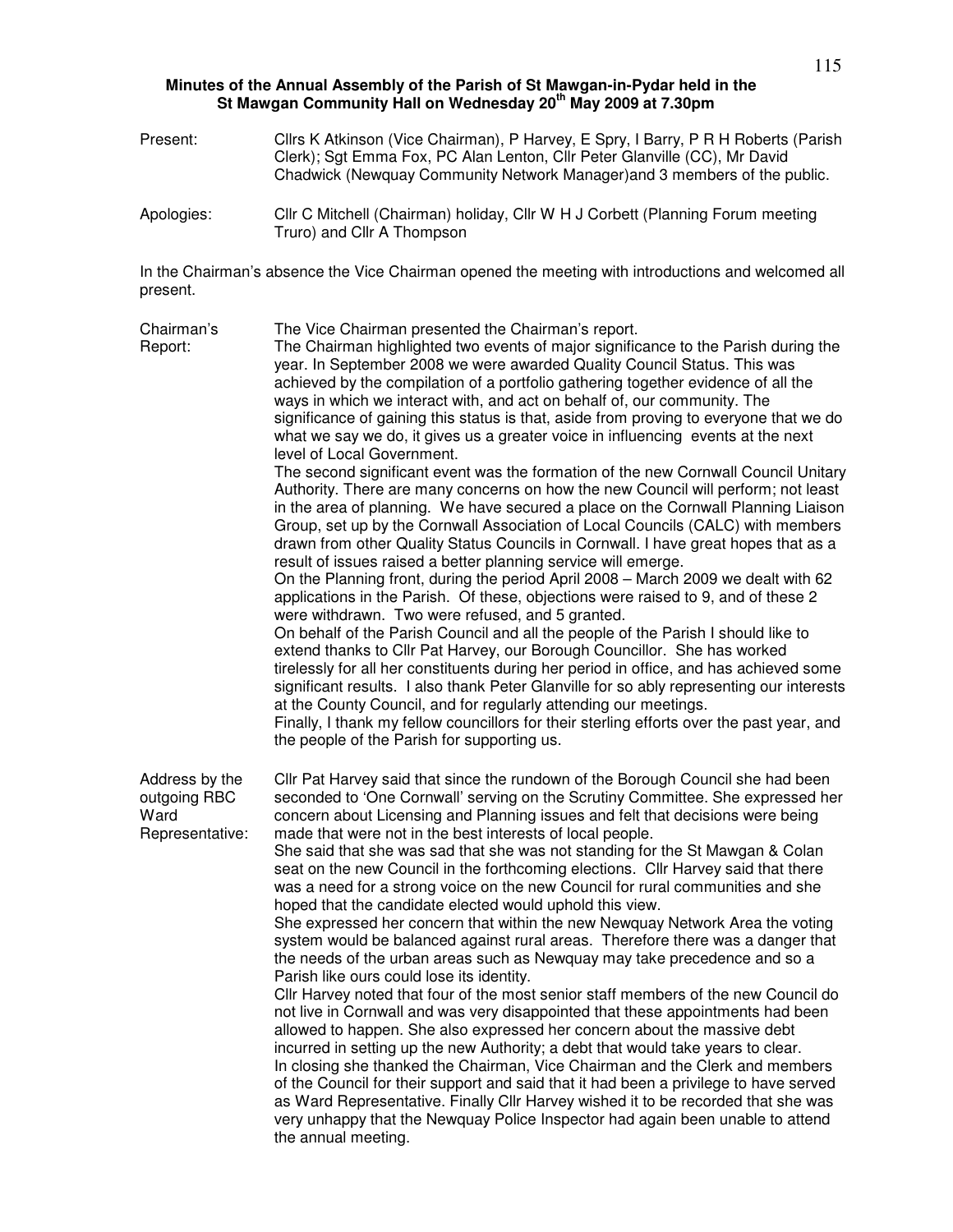| Address by<br>County<br>Councillor:                                                   | Cllr Peter Glanville thanked the members of the PC and members of the<br>community for their support during the past 8 years. He said he would keep his<br>address short and thanked members for making him so welcome at Council<br>meetings. He congratulated the PC on its achievement in obtaining Quality Parish<br>Status and said that it had been a pleasure to work to help the Parish achieve its<br>goals. In closing he announced that due to business and family needs he would<br>not be seeking re-election in June.                                                                                                                                                                                                                                                                                                                                                                                                                                                                                                                                                                                                                                                                                                                                                                                                                                                                                                                                                                                                                                                                                                                                                                                                                                                                                                                                                                                                                                                                                                                                                                                                   |
|---------------------------------------------------------------------------------------|---------------------------------------------------------------------------------------------------------------------------------------------------------------------------------------------------------------------------------------------------------------------------------------------------------------------------------------------------------------------------------------------------------------------------------------------------------------------------------------------------------------------------------------------------------------------------------------------------------------------------------------------------------------------------------------------------------------------------------------------------------------------------------------------------------------------------------------------------------------------------------------------------------------------------------------------------------------------------------------------------------------------------------------------------------------------------------------------------------------------------------------------------------------------------------------------------------------------------------------------------------------------------------------------------------------------------------------------------------------------------------------------------------------------------------------------------------------------------------------------------------------------------------------------------------------------------------------------------------------------------------------------------------------------------------------------------------------------------------------------------------------------------------------------------------------------------------------------------------------------------------------------------------------------------------------------------------------------------------------------------------------------------------------------------------------------------------------------------------------------------------------|
| Police report:                                                                        | Sgt Emma Fox apologised on behalf of Inspector Meredith for his absence from<br>the meeting as he was engaged on other police business.<br>Sqt Fox said it had been a busy year for the Neighbourhood Team. She explained<br>some of the major changes taking place in the Police Force nationally, highlighting<br>the increase in the number of PCSOs and the programme of introducing civilian<br>investigators and detention officers.<br>PC Alan Lenton, Neighbourhood Beat Manager for St Columb, Fraddon and St<br>Mawgan, reported on local issues and said that there had been 58 incidents in the<br>last year; a fall on the previous year. A large proportion of these incidents had<br>been domestic issues or non violent crimes or robberies. He thanked the Parish<br>Council and the community for their assistance in reporting incidents. PC Lenton<br>said he enjoyed visiting St Mawgan village school to make presentations to the<br>pupils and staff, and had enjoyed attending village events. He gave an example of<br>the Neighbourhood Team's commitment to the Parish, explaining that during the<br>heavy snowfall PCSO Burgess had walked from St Eval to St Mawgan to check<br>that all was well.<br>With regard to the on-going problems of speeding traffic on the airport road, and<br>indiscriminate parking by airport users, PC Lenton advised that they were working<br>with other agencies to try to solve the issues; there had been some success in<br>preventing cars from parking on the B3276. There are a number of on-going<br>initiatives, for example PCSO Anita Parry's Farm Watch programme, helping local<br>farmers combat theft. It is hoped a similar system may be introduced to provide<br>for local holiday camps. In conclusion, Sergeant Fox and PC Lenton agreed that<br>they were very lucky police officers in being able to work here in our Parish.<br>At the end of this address, there was a short question and answer session<br>regarding the use of civilian employees being used to carry out important police<br>work, in addition to general parish matters. |
| Address by Mr<br>David Chadwick<br>Newquay<br>Community<br><b>Network</b><br>Manager: | Mr Chadwick gave a Power Point presentation on the Network proposals.<br>He explained that Community Networks were fundamental to Cornwall Council's<br>aim to give communities a stronger voice and to help them deal with complex<br>issues. Community Network Managers will bring together panels led by Cornwall<br>Council members. These panels will include representatives from Town and<br>Parish Councils and will be able to invite local and voluntary organisations and<br>others such as the Police and Health Authorities to join them.<br>He explained that the purpose of the networks is to involve local communities;<br>improve local services; identify, agree and then deliver local policies; enable local<br>Councillors to have more influence over delivery of services; and to enable<br>communities to make choices about the way in which services are delivered in<br>their areas.<br>Examples of issues that could be dealt with include anti-social behaviour,<br>economic development, the environment, community planning, regeneration,<br>conservation, community safety and transport and highway issues. There will be<br>opportunities for Town and Parish Councils to negotiate to take on a variety of<br>levels of responsibility for some services.<br>The Chairman thanked Mr Chadwick for his presentation and Mr Chadwick offered<br>to take questions from the floor.<br>Questions centred on how the Network 'panels' would work in practice. It was<br>disappointing that information about how decisions would be reached, what voting<br>system would be employed and general items about constitution and composition                                                                                                                                                                                                                                                                                                                                                                                                                                                             |

for the panels were not available.

116